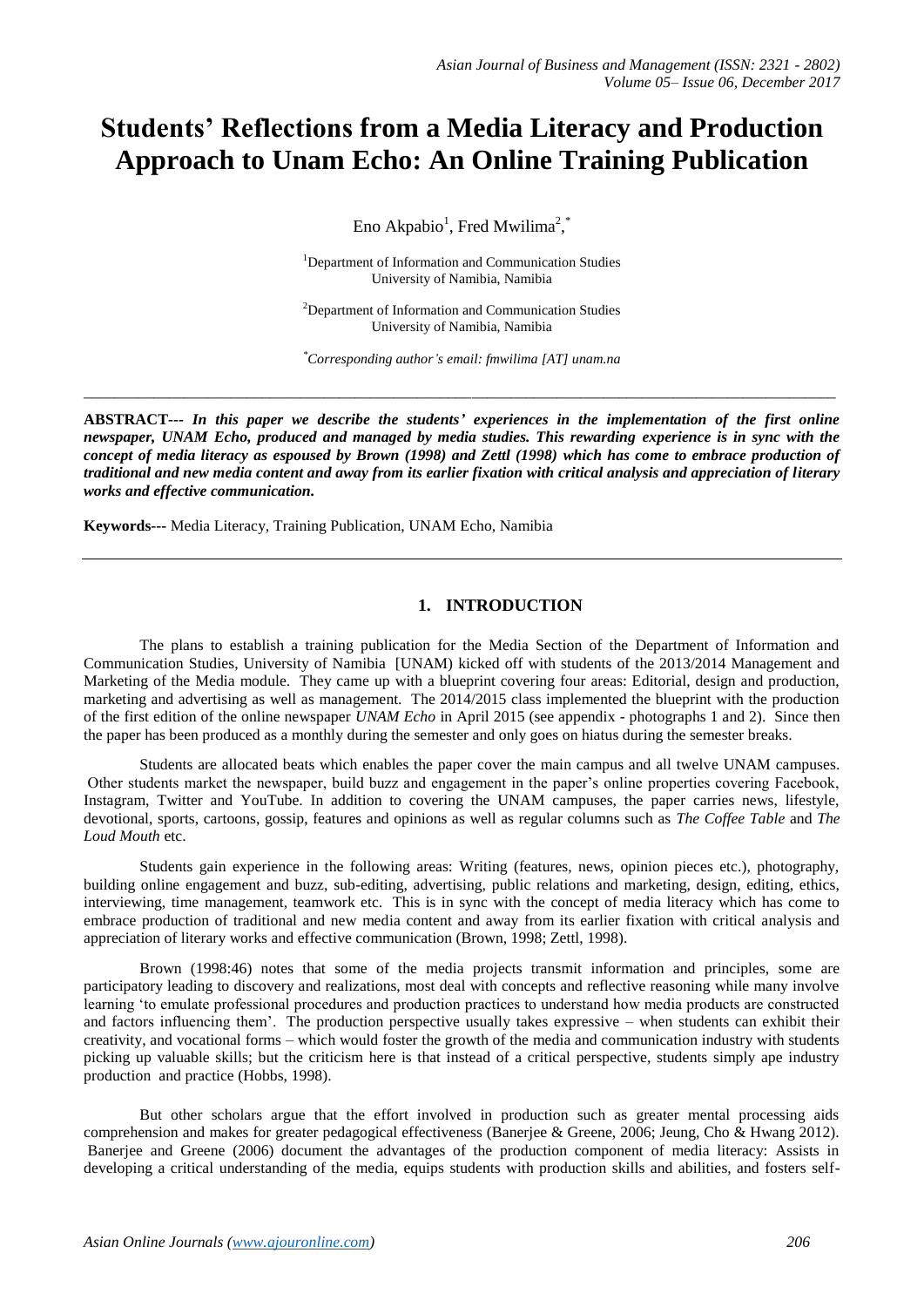esteem and expressiveness. It also unleashes the power of technology and fosters in students critical inquiry, selfreflection and creative expression (Hobbs, 1998).

The present study sought to test these advantages of the production component of media literacy by asking students who were responsible for managing and marketing the newspaper what they gained from this effort. The study, therefore, privileges the media literacy and production approach which involves creating content.

The rest of the paper examines the extant literature on media literacy, documents the research design, findings and conclusions as well as recommendations with emphasis on the pedagogical implications of the study.

#### *Media Literacy*

The concept of media literacy is contested from its definition to approaches (Brown, 1998; Christ & Potter, 1998; Hobbs, 1998; Jeung, Cho & Hwang, 2012; Meyrowitz, 1998). Hobbs (1998) details these to include media and health professionals who view the concept as a tool that negates the positive media portrayals of harmful substances on attitude and behaviour; it is used to expose students to the negative component of the commercial mass media system and; as different ways of analysing and being critical of media offerings. There are also differences of opinion on definition, classification, conceptual and application issues in media literacy (see Christ & Potter, 1998 for a review).

However, a common thread running through the various perspectives are specific knowledge and skills that aids understanding of the media and the uses of the media, fostering critical inquiry and analysis, awareness of media messages and their effect on attitude and behaviour, understanding of the deeper and more important meaning of media messages as well as media production skills (Jeung, Cho & Hwang 2012; Semali, 2006; Wan & Gut, 2008).

Greater interest in media literacy has been informed by the central role of the media and new media in our lives and the possibility of its misuse (Considine, Horton & Moorman, 2009; Cooper, 2011; Lin, Li, Deng & Lee, 2013; Wan & Gut, 2008). The media is arguably the dominant force that influences our outlook, our relationship with others and is critical in engendering a common culture (Carr, 2011). Carr (2011) argues that media literacy assists the cause of democracy greatly by conferring political literacy on citizens. Media literacy is also important in the development of informed and responsible citizens (Considine, Horton & Moorman, 2009).

However, if the media were neutral and value free, the urgent need for media literacy would not have arisen (Wan & Gut, 2008). For instance, in the context of climate change, climate deniers' sophisticated media use is said to have over-amplified their voice and delayed policy and action (Cooper, 2011). Another example is Western cultural products which have broad appeal among youths that have been used to shelter racism, sexism, classism and homophobia (Carr, 2011). However 'perceptual violence of a series of quick zooms and high-volume sounds' in a cartoon may go undetected even though its impact may be the same as sleek advertising messages meant to manipulate attitudes and choices (Zettl, 1998:83).

Constructivist media decoding has thus been used in classrooms to separate the wheat from the chaff (Sperry, 2012). This being the ideology that underlies the most basic of media literacy education – 'teaching students to question textual authority and to use reasoning to reach autonomous decisions.' (Hobbs, 1998: 23). Zettl (1998) argues that contextual media aesthetics should form the foundation of media literacy as it enables a fuller understanding of the media and its messages. And media literacy interventions are indeed meant to counter these harmful messages by impacting media-related beliefs and attitudes thus preventing risky behaviours (Jeung, Cho & Hwang, 2012).

#### *Classification of Media Literacy*

In addition to critical analysis and appreciation of media and their various forms, media literacy also embraces production of traditional and new media contents (Brown, 1998; Morrow, 1980; Wan & Gut, 2008; Zettl, 1998). Zettl (1998) refers to this as reading or decoding media messages and writing or encoding them.

Scholars acknowledge that literacy has become fluid having moved from the classic literacy of reading and writing to embrace audio visual (electronic media), digital (digital media) and now comprehensive - embracing internet and web 2.0 (Lin, Li, Deng & Lee, 2013). The latter with its focus on social communication and ideology has also being characterised as 'expanded literacy' (Lin, Li, Deng & Lee, 2013:161).

Meyrowitz (1998) uses three distinct metaphors to outline the typology of multiple media literacies: Media content literacy, media grammar literacy and medium literacy. Media content literacy is the most common conception of the media and is the locus of debates focussing on messages and its effects; media grammar literacy has to do with production values that interact with content to shape attitudes and perceptions while medium literacy is fixed features of each medium which impacts the nature and type of communication.

Paillotiet, Semali, Rodenberg, Giles and Macaul (2000:218) distinguish between media literacy activities and actions. They characterise the former as exercises that aids students' understanding of concepts through class discussions, production of media artefacts, simulation exercises etc. while the latter involves translating these learned concepts into practice that would impact them and others and these may take forms such as

personal growth; informed decision making; working to rectify unjust social conditions through community service; or writing to the local radio station, TV station, or local newspaper to express an opinion or objections to a bad situation. It might be generation of new texts and knowledge taught to others, or changes in beliefs, thought, and actions - like the increasingly frequent, astute student comments about media texts….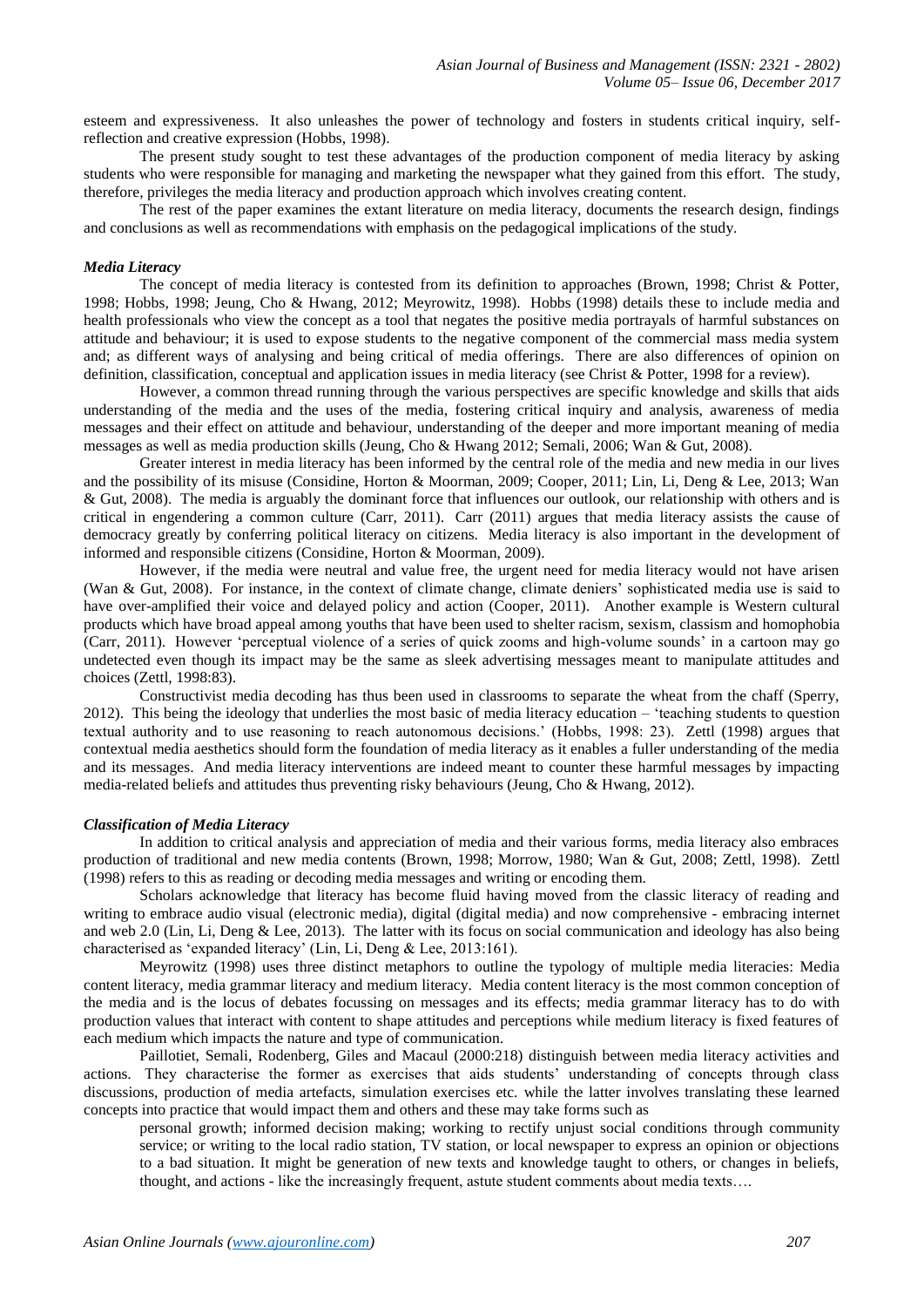They cite as examples public service announcements and parodies of alcohol and tobacco advertisements produced by their students that challenged their peers to think critically about issues while inviting them to make changes in their outlook and lives.

This is, of course, part of what media literacy strives to accomplish in that it 'advocates an understanding of various kinds of mass media available in contemporary society, an identification of the functions of the media, and an engagement that allows students to critically and consciously examine media messages' (Banerjee & Greene, 2006:774). The behaviour change component, in their view, can take two approaches: One is analysis of tobacco messages, which was their case study, while the second is production of refutational arguments to pro-tobacco messages which would aid counter-persuasion.

Scholars argue that media literacy analysis approach uncovers the meaning in media messages that are directed at audiences with shared values and experiences, thus media literacy training is intended to assist in analysing and critiquing media outputs (Banerjee & Greene, 2006). At its core is asking hard questions about source, purpose and effects of media messages (Hinchey, 2003).

#### *Production Approach to media Literacy*

The other approach to media literacy education is applying the production approach to creating media contents as this helps in proper understanding of the workings of the media (Banerjee & Greene, 2006) and has increasingly become central to the concept (Hobbs, 1998). Scholars share the view that production unleashes the power of technology and fosters in students critical inquiry, self-reflection and creative expression (Hobbs, 1998).

Hobbs (1998:20) also notes that educators are of the view that vocational production instils in students the values of 'collaborative teamwork, the growth of media production as an industry, and the ways in which many nontraditional learners may excel in tasks related to visual thinking, planning, editing, performing, or directing'.

There is broad agreement surrounding the deployment of this approach to students learning. It is said to foster greater enthusiasm, involvement and active class participation (Banerjee & Greene, 2006) as well as assisting students learn about themselves and the media system (Hobbs, 1998). It also fosters in students a proper understanding of the process of media production while engendering self-expression and self-esteem (Banerjee & Greene, 2006).

Hobbs (2005) documents a case study involving documentary production by teens in which they draw from their own experiences to tackle community issues and as a result the experience provided opportunities for personal growth and intellectual development in addition to picking up documentary production skills.

But question have also been raised about the value of the production component of media literacy. Most of the criticism centre on the lower education grade level primarily because it is felt that it is a distraction from the more critical skills of reading and writing (Hobbs, 1998). She also documents other criticisms which have relevance to Universitylevel media and communication programmes which involves aping current professional practice, warts and all, without adding much value.

The present study thus set out to test the claims of the production component of media literacy by posing the following questions:

- 1. How did involvement in *UNAM Echo* equip students with production skills and abilities?
- 2. Does involvement in every stage of production, management and marketing of the paper foster critical understanding of the media, self-esteem and expressiveness among students?
- 3. Does engagement in the production of *UNAM Echo* foster enthusiasm, involvement, self-reflection and teamwork abilities?
- 4. Do students simply copy legacy media practice or do they chart a different path?
- 5. How did students' involvement in *UNAM Echo* provide avenues for personal growth and intellectual development?
- 6. Does involvement in UNAM Echo unleash the power of technology and impact positively students' creative expression?

## **2. METHODOLOGY**

The study uses the interpretive paradigm in that it attempts to 'understand how people in everyday natural settings create meanings and interpret the events of their world' through the use of commonalities or themes derived from the study respondents' views (Wimmer & Dominick, 2006:113). Being a qualitative study, it offered an opportunity to capture explanation in respondent's own words while surfacing insights, unique logics and reasoning (Treadwell. 2014) about the area being investigated. The population of the study was the first cohort of students in the Management and Marketing of the Media module who had produced the first five editions of *UNAM Echo*. The 59 students offering the module were told to write down their reflections on their involvement and learning from the project. Their reports constitute the findings in the next section. The research proposal and instrument served at the University of Namibia Research and Publication Committee which issued an ethical clearance certificate that served as a basis for conducting the study.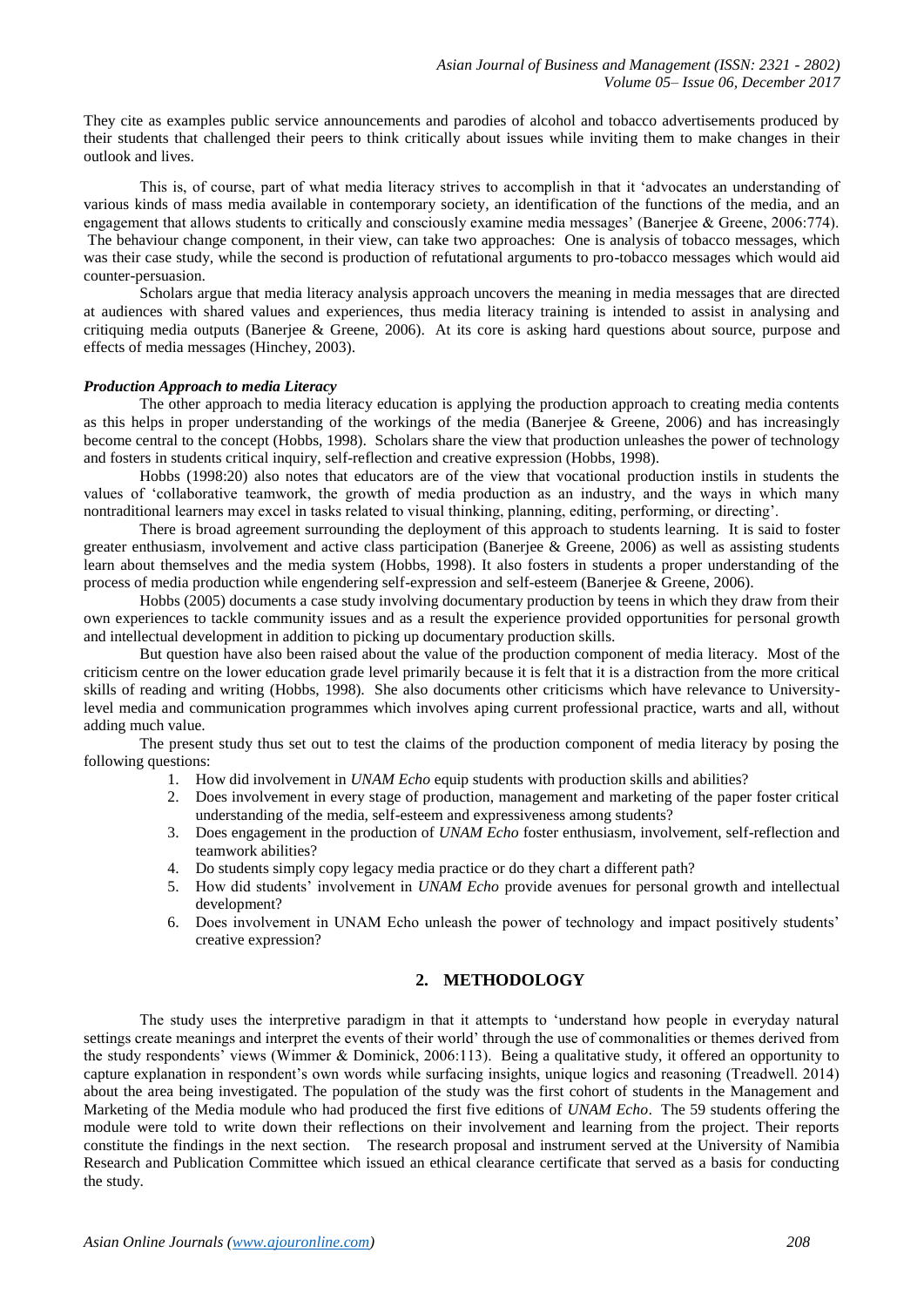## **3. FINDINGS**

Most of the students felt that being part of *UNAM Echo* was very beneficial from the standpoint of journalism experience and better preparing them for the industry. A respondent remarked that it helped him to hone his journalism skills in addition to providing a platform that fostered teamwork skills and abilities. Another respondent felt that the experience of gathering and writing news stories assisted her in contacting and engaging with news sources thus enhancing her networking skills. She also said that the experience also made her interested in writing; a skill that she was not initially 'keen' on acquiring but now she is 'willing to do more writings.'

Still on improved communication and writing, another respondent said 'I learnt a great deal through conducting and searching for these stories and I would say my communication as well as writing skills vastly improved.' The same respondent argued for the continuation of the initiative:

I would say that this is a great way to get fourth-year students to practice what they are being taught as this also serves as a practical. When you are being lectured about the styles of writing, or the way you approach a possible interviewee, the first thing you wonder is, 'how am I actually going to do this?' This helped us put it into practice and I think it should become part of the course for every fourth year [student].

One student noted that a skill she picked up was the ability to 'write informative and original articles.' Another said being an introvert it was a challenge getting out of her 'shell' to speak to news sources but that being part of the reportorial team, she 'learnt to talk to people without being shy, to state my case and to follow up if no response was given.' Still another student noted that

I learned how to stick to deadlines and to make sure that all work is submitted on time to allow the editor and sub-editors time to review the work and ensure all grammar, spelling and fact checking is done and corrected if need be.

Another student described the process as being 'one of the best learning experience' that has given herself and her colleagues 'a good and stable foundation'.

Students also gained experience in the area of marketing. They came up with a 'marketing plan' said a respondent. She also said that in terms of implementation they amongst others 'booked an interview for the [marketing] team at UNAM Radio [the campus radio station] which enabled our team to have a platform where they could elaborate more about the publication.' They sent announcement about editions of the paper to the UNAM eLearning portal to sensitise students and made sure that the announcements were indeed featured. They also produced the advert rates for the paper. All in all, she felt that this was an avenue to put into practice what she had learnt in her corporate communication modules. Another respondent noted that they were able to 'build hype and anticipation' for the inaugural edition which was produced in April 2015.

A student who was involved in design, said that she digitalized the publication's logo; a duty she felt was 'exciting'. She also shared her thoughts on the process; particularly the work that went into the first edition 'at first I was overwhelmed at the responsibility of putting together an entire publication, this was something I had done only once before.' But by the second and subsequent edition things were easy because there was already a 'template'. So much so that

by the fourth issue I had gained so much knowledge on making it easy to compile the publication and make it look great. I, at this point, was spending less time putting it together. It took a day to lay out the content, change up the colours and layout overall, do the content page and choose a cover story, whereas the first issue took about a week to assemble and still had errors in it.

Due to the fact that there were very few photographs that would be used to illustrate the stories in the first edition, she had to shop for these online and she was careful to avoid images that were copyrighted. She also noted that in the second edition she had to provide for errata from the first edition and that 'this was a learning point for me to always thoroughly scan for any mistakes and crosscheck … names of journalists…and not put the wrong by line.'

Another student who worked on the gossip page noted that he derived a lot of pleasure from his work and he felt a sense of fulfilment when he saw his write up on the pages of the publication. Another student who had covered a project in the Visual and Performing Arts Department, expressed the fulfilment she derived from writing the story: 'I covered this story with great passion as …it offered me a great deal of satisfaction to be part of this.'

Some others felt that been part of the project gave them an overview of the newspaper industry. A respondent noted that he now has a better appreciation of how the various units of a publication functions. Another said that 'this practical task taught me how to persevere. I am very grateful for this task as it has [taught]… me how the profession of journalism works, as well as talking to people I do not know or that I am not comfortable in front of…' The exposure also helped the former's understanding of the business or operating environment and how to stay market relevant. Another respondent wrote 'it has given us an idea as to how a newspaper is put together … [from] the scratch.' To another respondent, the critical skill she picked up was the importance of meeting deadlines.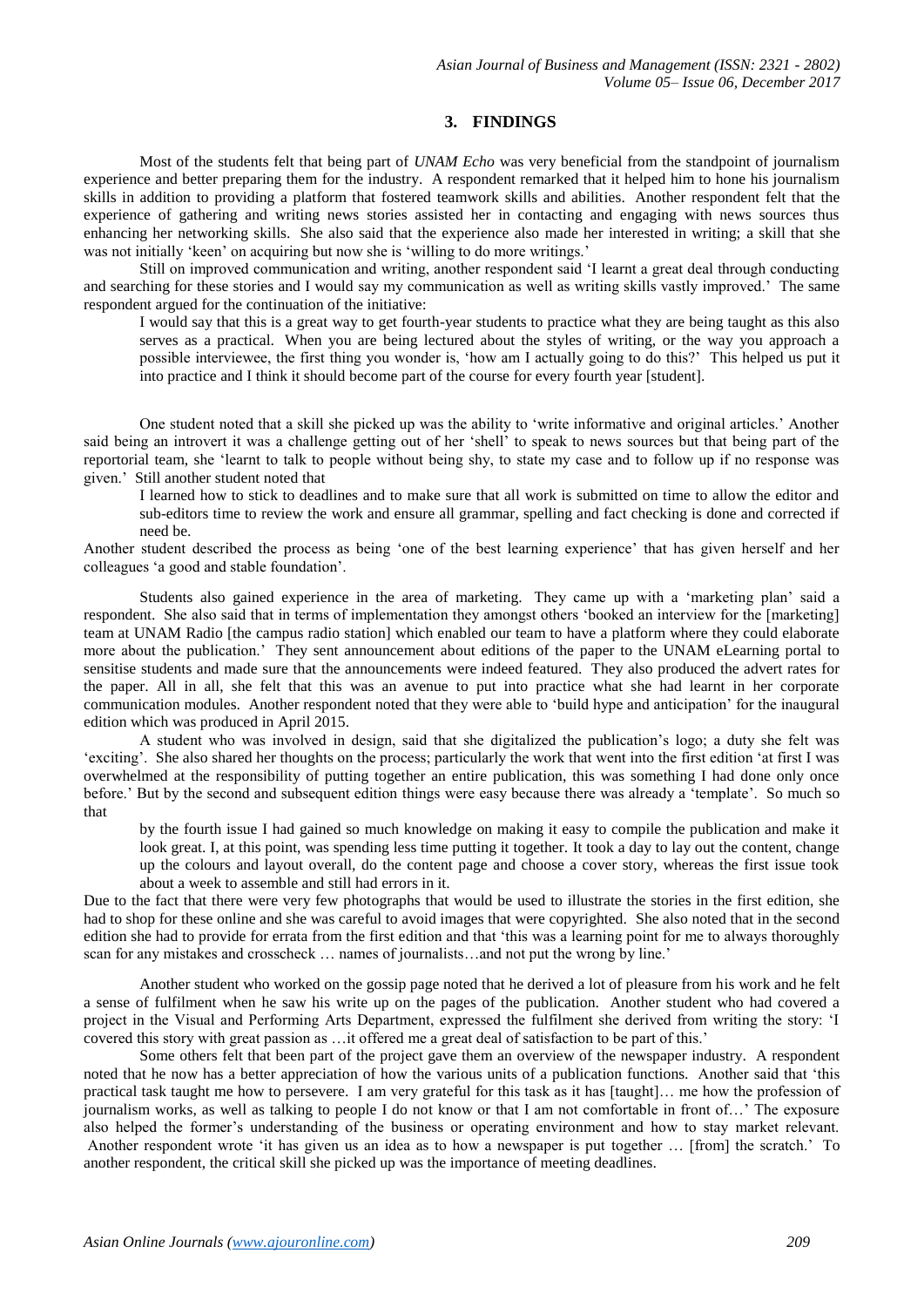A student who produced cartoons for the paper felt that she learnt 'skills of expressing a silent view of one or more parties or issues through visual culture as some issues may be too sensitive to write about.' She was also of view that by exploring cartoon websites and producing the cartoons her 'artistic skills were enhanced'. Another student said that she learnt how to be responsible for her section in the publication in that if she did not submit a story, the column would not feature. She noted that she had to undergo 'the creative process of writing', 'fact checking' and 'going the extra mile to provide visual accompaniments to the story instead of just downloading one off the internet.'

One of the sub-editors of the paper complained about poor reporting noting that 'use of inaccurate information, fabricated news stories and sources, lack of attributions as well as sources without second names' negatively impacted her duties as she had to spend a lot time 'verifying trivial information than on the actual editing of stories.' But this did not take away from her learning and sense of fulfilment:

Each and every story I edited taught me a thing or two which made it more of a learning process than just editing to put the paper to bed. I subbed a total of 22 stories of which 16 were published. For me, this says a lot about my capabilities hence I am encouraged to take up writing as a profession.

Another sub-editor's reflection on her role was that she learnt to reconstruct stories 'without losing the gist or important information in the stories; merging of stories from two different writers and adding additional background information' where these were lacking. She noted that some stories had potential but had to be 'spiked because they did not adhere to 'basic standards of writing' Another respondent felt a sense of pride contributing to the paper noting that 'people would read my article and give me feedback' and that this 'ultimately made me a better writer.'

Respondents also felt that the paper's social media footprints were also quite useful in terms of their learning. Respondents noted that they gained experience from the contents they placed on the social media pages as well as in getting people engaged with the online properties. One of the respondents captured succinctly this sentiment:

Being part of the *UNAM Echo* … has bettered my social media skills in the sense of uploading and running the magazine's Instagram social media platform. The page gained followers and is still growing daily by uploading scenes from around UNAM, including pictures from the UNAM Cultural Festival and 'seen around' at UNAM Radio, and not just those specific to the magazine.

Another member said that his duty involved 'tweeting our headlines and putting the link where our followers can read the whole stories ... interacting with them and alerting them when our next edition was coming out.' Another said that she joined 32 groups/pages on Facebook to give wider publicity to the publication among UNAM students and that this was done 'through links posted in all groups… teases of a story as well cover page of the editions accompanied with the link to the actual pdf format'.

A student who ensured the uploading of the paper onto the UNAM website had this to say: 'Also, having assisted the team to liaise with UNAM web developers in order to have our publication on the University's website makes me feel proud of my overall contribution...' Another student who served in the 'agony aunt section' said she became more sensitised to ethics 'so as not to violate rights … and not to judge people based on their stories'. She felt that writing the column which involved approaching students to tell her their issues and providing advice 'made me feel like a leader…' Another student expressed similar sentiments: 'I also got to discover my advice giving skills'. She also felt that being part of the agony aunt column 'awakened that skill.'

Being a group project, teamwork skills and abilities was also another area that students felt that they had benefitted. Students produced a commercial and videos about the publication. One respondents noted said, 'I will admit that I am not always keen at working in groups but I have done so and will acknowledge that one can learn a lot from others as much as you can from own research…'' . Another was of the view that they picked up valuable skills in addition to being 'taught' teamwork. One of the photographers noted that working with his colleagues enabled him to distinguish between good and bad pictures hence 'motivating me to take better quality picture[s] for the paper'. He noted that 'if there is teamwork then everything will go well…' Another student remarked that she 'learnt how to shoot professional videos … upload them as well as how to edit video'.

A member of the design team was very emotional noting that he did not know that the publication would be in place during his time on campus and that 'am really glad that I was part of the team that started it all. I have really learnt a lot and I will always keep *UNAM Echo* close to my heart.' He commended members of the team for a job well done noting that 'the legacy should continue' as 'indeed it was a great experience which I will never forget.' Another student said that from first year they were 'bombarded' with theory and that *UNAM Echo* 'gave us an opportunity to implement the practical phase…' He was happy for the opportunity to gain some experience.

Students also had a variety of recommendations on how to improve the publication. A student recommended that advertising was one area needing attention. And he called for targeting of student-related businesses which presently use a Facebook forum – UNAM SAMPLES – to advertise in the paper as this would 'drive more traffic to the paper and attract more readership.' The same student recommended approaching national dailies to carry the paper as a pull-out in their weekend editions as this would give more exposure to the students and the university. Another commended, the posters placed on Campus to sensitise students about the publication, but recommended some improvements: 'Firstly, the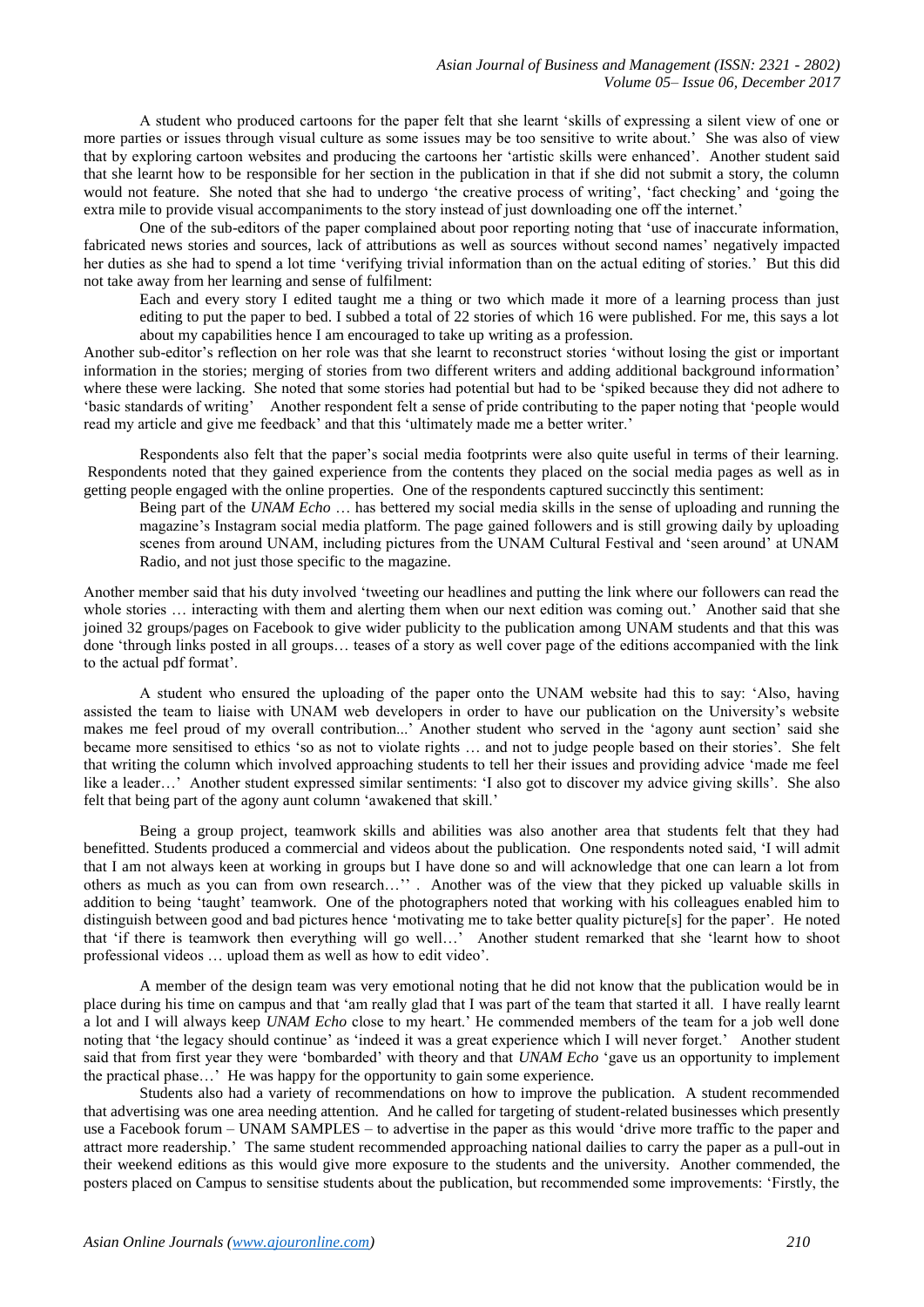posters do not state that it is a student publication, secondly that it is digital and thirdly that they can access it on our social media pages.'

One of the respondents called for a monthly editorial meeting to discuss story ideas as well as do post mortems of the preceding months' editions. She also called for featuring of motivational pieces as well as a discussion of social issues in every second edition or every edition. Another felt that the coverage should extend to all the higher education institutions in the country instead of the present focus on the University of Namibia. She also felt that the paper should have a fixed date for its release as well as obtaining feedback from the target audience about the contents of the paper so as to assist the paper in better reaching out to its primary market - students.

A student recommended that a proper publication office should be put in place 'for students to be able to experience the real atmosphere of a newsroom.' She also called for 'google analytics' to ensure that the paper has a good idea of who online readers are. Another student who handled social media for the publication had this to say:

For the social media, I recommend that dedicated teams attend all UNAM functions where possible to provide material for all the social media platforms. The magazine can also make use of the newer social media platforms such as a magazine blog as well as subscribing to Snapchat. The blog could be opinion-based on what is happening in and around campus and could tackle issues relating to the institution from a student's perspective… As a social media practitioner in the workplace, the Snapchat application is gaining more and more popularity in Namibia and appeals to the youth as stories uploaded only last for 24 hours before they are deleted from Snapchat's servers. One student could be assigned to the Snapchat social media platform and thus should be allowed to attend all UNAM events to upload videos and pictures of the event as they occur. The platform only allows for 'live' feeds/updates unlike Facebook, Instagram and Twitter where you can upload material after the fact.

Other respondents want a finance column to provide financial advice to students, a Q and A column where students can engage with the University administration. Another student felt that a module dealing only with the production of *UNAM Echo* should be in place because 'practical skills such as how to produce live reports – via text, via Twitter, layout and using InDesign can help students significantly in a job market that requires experience and skill.'

Another recommendation was the need for more aggressive marketing to attract advertisers and getting UNAM management to pay for the printing of the paper. A student who was part of the 'agony aunt' column said that some students felt uncomfortable telling their issues directly to members of the team and called for a dedicated cell phone number, which should be advertised in the paper, where SMSs can be sent.

In terms of design, a respondent felt that the grooming process for a new group of designers should start early so as to make the transition easier. She also felt that there was need for consistency in terms of colours so that the publication is easily recognizable by readers. In the same vein, another student felt that the third year students should 'shadow' the fourth-year students so that when it is their turn to take over, it would be a seamless transition. She also called for rotation of responsibilities so that everyone has a feel of each section. One respondent called for a 'flash mob' to sensitise the campus about the newspaper. She also advised the paper's photojournalists to always be on the lookout for campus events and cover such without waiting to be instructed to do so.

A respondent called for the involvement of all students in the media section as 'it will help them improve their skills and … it is something [to] include even in their CVs.' Another student who had been denied entry into some events even when she had presented a press pass called for 'recognition' of the paper by the University so that the era of harassment by guards and confiscation of press passes will be a thing of the past. One of the respondents felt that the net for writers and contributors should be widened beyond the media studies' students as there also good writers in other fields of study at UNAM.

A respondent felt that the publication should be distinct from the legacy publication in the Namibian media ecosystem:

We as *UNAM Echo* need to continually strive to consistently ... [publish] material that is not only relevant but thought-provoking too. We need to set our publication apart from the ones that are currently here, [by] continuously challenging the status quo while advocating and voicing out the truth in a balanced yet entertaining manner – considering that we are a campus publication targeted at young adults

One of the paper's sub-editors called for the 'use of emphatic words to give prominence to the stories … [and] use of concrete language and active voice to give readers hope.'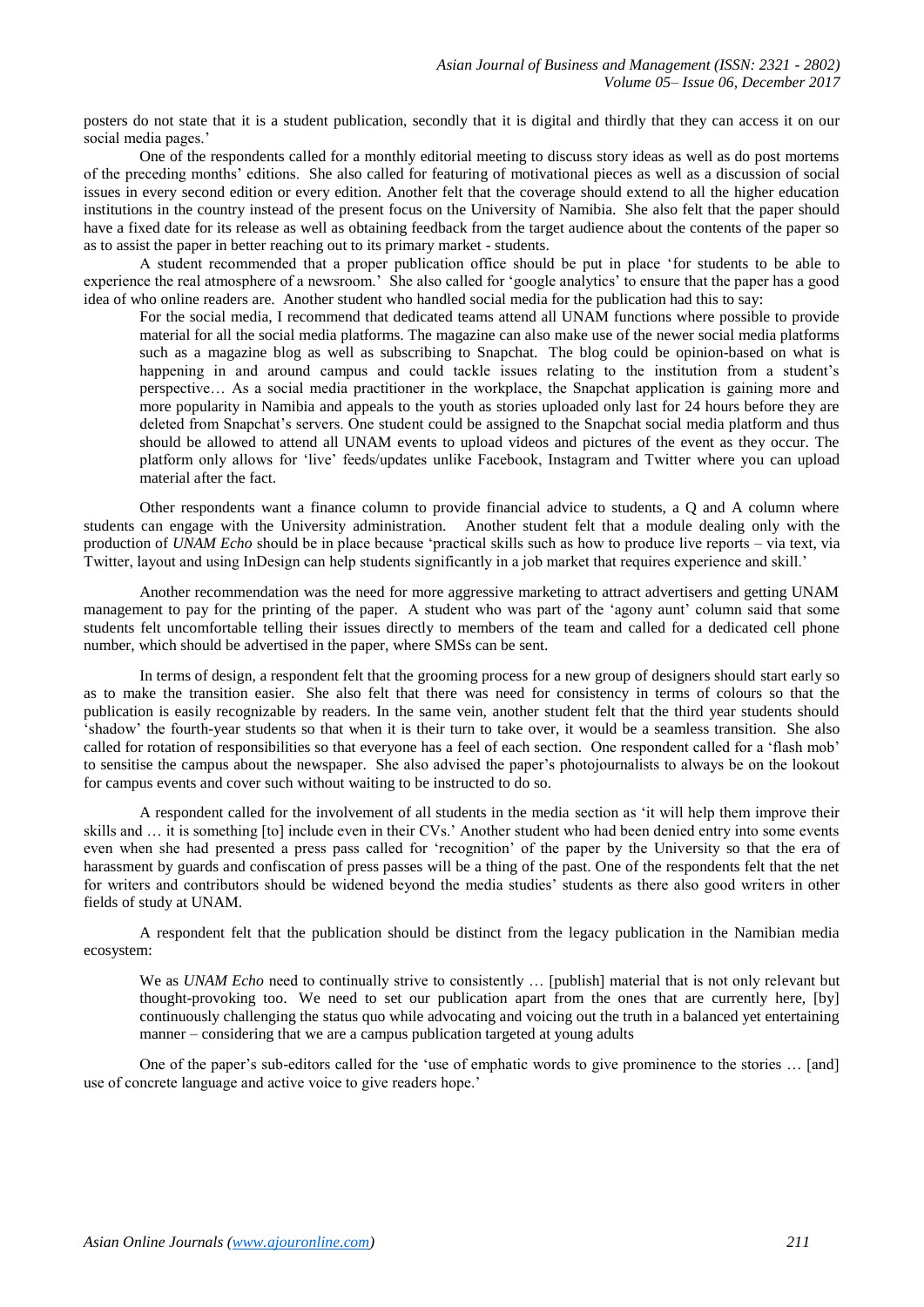### **4. DISCUSSION**

The findings of this study prove the claims of the production component of media literacy in that fostered enthusiasm among students while equipping them with production skills and abilities. They produced five editions of the publication, put these online on social media platforms and were able to engage audiences. In addition, they produced a commercial heralding the inaugural edition which was uploaded to YouTube and shared on various media platforms as well as posters that were placed around the main campus featuring the cover page of each edition amongst others.

It was not very apparent that students had developed critical understanding of the media going by their reflections. This skill seems best suited to the analysis component rather than the production component of media literacy. But it must also be acknowledged that Banerjee and Greene (2006:788) did find in their study that 'the production strategy worked better in conferring resistance to smoking persuasion and was more effective in changing attitude over time.' However, their study involved both analysis and production unlike in this instance where students did not have to analyse other media and their contents. However, one of the respondents did call for doing things differently but her call for thought provoking contents as well as fairness and balance while entertaining the audience did not really offer a different path from what legacy media presently offers.

The study respondents did demonstrate greater self-esteem as well as personal growth and intellectual development going by some of the sentiments they expressed. They felt that their involvement had boosted their knowledge of the media and its workings, made them better writers and imparted writing, editing, design, social media and production skills. In short, they felt that their involvement had better prepared them for the world of media and communication work and they expressed a sense of pride in their various achievements. This also intersects with the findings of Banerjee and Greene (2006"786) who also found out that "the idea of creating their own medium (posters) for messages to peers or younger students may have resulted in active searching of other knowledge schemas". A good example is the paper's cartoonist research efforts and her attempt to give a voice to the voiceless

Expressiveness, creativity and self-reflection skills are apparent in respondents' breaking out of their 'shell' and being able to cultivate and engage news sources, fostering of better writing and communication skills through their involvement with the publication as well as in the various recommendations they made for improvement of the training publication. Their use and engagement with audiences as well as producing content using still and video cameras as well as *InDesign* all point to the realisation of the unleashing the power of technology claim of the production approach to media literacy.

A pedagogical implication of these findings is that the production approach breathes new life into teaching and gets students excited in that they are able to put into practice their learning by demonstrating skills and abilities across various platforms going by the sentiments this group of respondents expressed (Banerjee & Greene, 2006; Hobbs, 1998). This also gives them self-confidence and fosters self-esteem which is in line with the extant literature. The approach also makes them job-ready by giving them an overview of the media and communication industry and the experience that should make their entry into the industry smooth and seamless.

Like every study, this also has limitations. The focus was on the students who were taking the module – Management and Marketing of the Media. While it is true that they provided most of the contents of the paper as well as designed and marketed the publication, there were also contributions from students at other levels of study. The views of this latter group is not reflected in this paper. This, we hope to do in the future using a different research design other than a write-up involving students' reflections. We will consider a more interactive approach like focus group discussions or in-depth interviews. All in all, the study does make a contribution to the production component of media literacy by testing and proving its claims albeit from the perspective of students involved in producing this training publication.

## **5. REFERENCES**

- Banerjee, S.C., & Greene, K. (2006). 'Analysis versus production: Adolescent cognitive and attitudinal responses to anti-smoking Interventions', *Journal of Communication*, 56(4), 773-794.
- Brown, J.A. (1998). 'Media literacy perspectives', *Journal of Communication*, 48(1), 44-57.
- Carr, P.R. (2011). *Does your vote count? Critical pedagogy and democracy*. New York, NY: Peter Lang AG.
- Christ, W.G., & Potter, W.J. (1998). 'Media literacy education, and the academy', *Journal of Communication*, 48(1), 5-15.
- Considine, D., Horton, J., & Moorman, G. (2009). 'Teaching and reaching the millennial generation through media literacy', *Journal of Adolescent and Adult Literacy*, 52(6), 471-461.